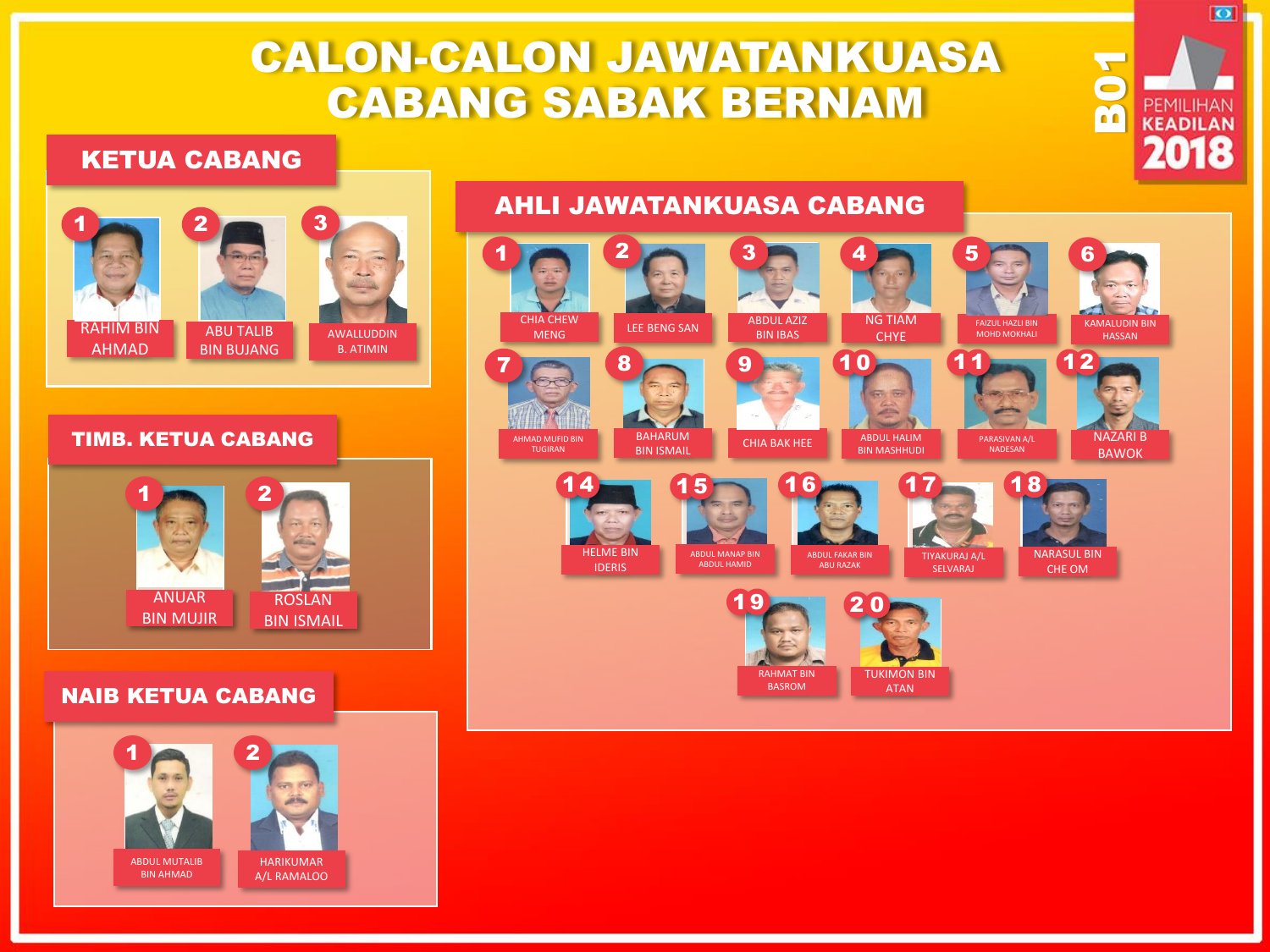# CALON-CALON JAWATANKUASA CABANG AMK SABAK BERNAM

#### KETUA AMK CABANG



TIMB. KETUA AMK CABANG





NAIB KETUA AMK CABANG





HANAFI B.AHMAD MUFID



AHLI JAWATANKUASA AMK CABANG









MUHAMMAD AMIRUDDIN BIN KHALID





PEMILIHAN KEADILAN 2018

**BO1**